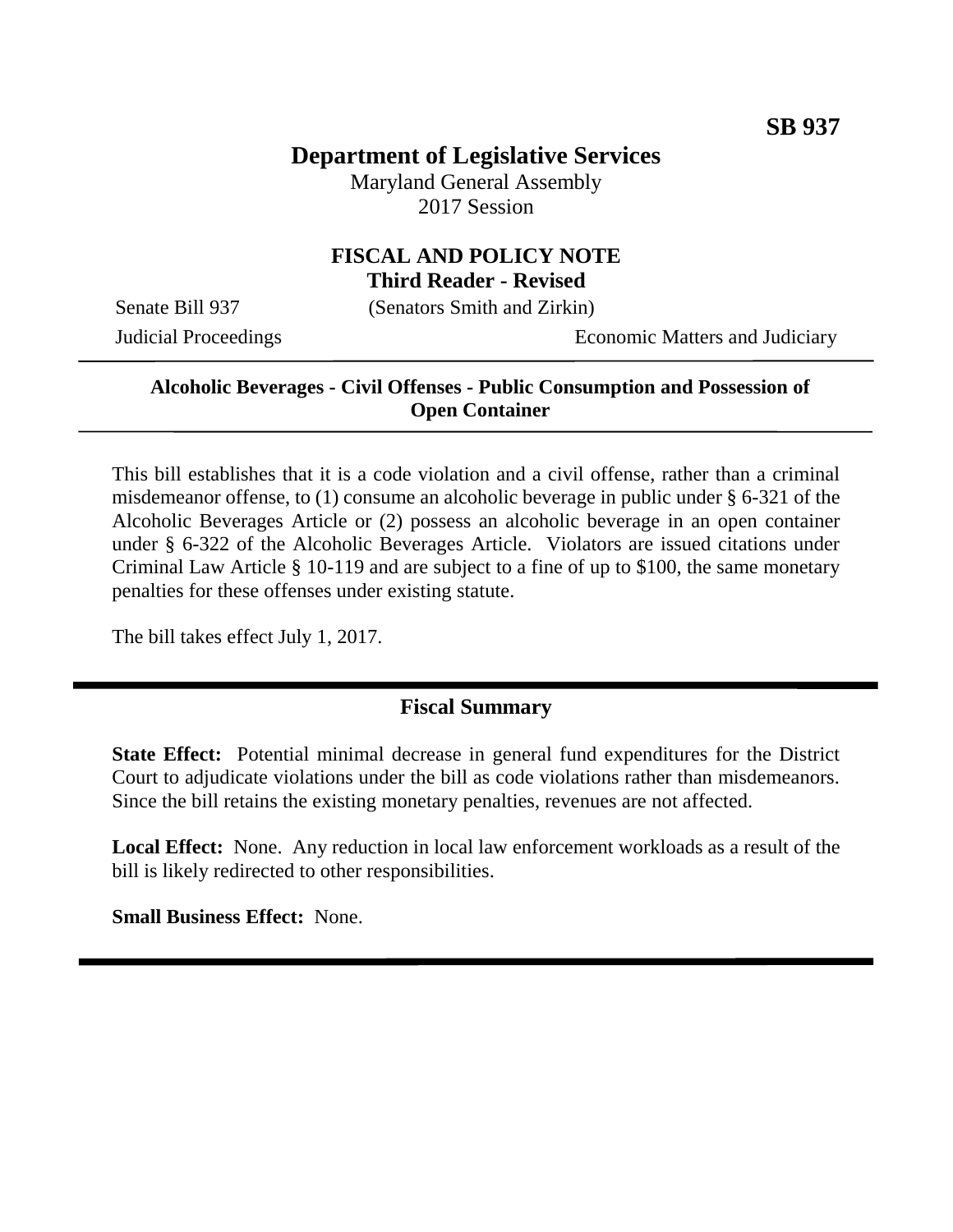## **Analysis**

**Current Law:** Section 6-321 of the Criminal Law Article defines "public property" to include property that is (1) a structure, road, parking area, or grounds and (2) located on land owned, leased, or operated by the State, a county, a municipality, or other specified governmental entities.

In general, an individual may not consume an alcoholic beverage (1) on public property; (2) on the mall, adjacent parking area, or other outside area of a shopping center; (3) on an adjacent parking area or other outside area of any other retail establishment; and (4) in a parked vehicle located in any of these areas. An individual may consume an alcoholic beverage on (1) public property if authorized by the governmental entity that has authority over the property or (2) private property of the aforementioned areas if authorized by the owner of the property.

If the owner or operator of a motor home or chartered bus has consented to the consumption of the alcoholic beverages, the prohibition does not apply to passengers in the living quarters of a motor home equipped with a toilet and central heating, or of a chartered bus in transit.

Violators are guilty of a misdemeanor, punishable by a fine of up to \$100.

An individual may not possess an alcoholic beverage in an open container while (1) on the mall, adjacent parking area, or other outside area of a shopping center; (2) on an adjacent parking area or other outside area of any other retail establishment; or (3) in a parked vehicle located in any of these areas. An individual may possess an alcoholic beverage in an open container on private property meeting this description if the individual is authorized by the owner of the establishment. Violators are guilty of a misdemeanor, punishable by a fine of up to \$100.

In general, in addition to any other law allowing a crime to be charged by citation, a police officer must charge by citation for specified offenses, including any misdemeanor or local ordinance violation that does not carry a penalty of imprisonment. A police officer may charge a defendant by citation only if (1) the officer is satisfied with the defendant's evidence of identity; (2) the officer reasonably believes that the defendant will comply with the citation; (3) the officer reasonably believes that the failure to charge on a statement of charges does not pose a threat to public safety; (4) the defendant is not subject to arrest for another criminal charge arising out of the same incident; and (5) the defendant complies with all lawful orders by the officer.

**Background:** Chapter 41 of 2016, which took effect July 1, 2016, created the Alcoholic Beverages Article, and violations under Alcoholic Beverages Article § 6-321 and § 6-322

SB 937/ Page 2